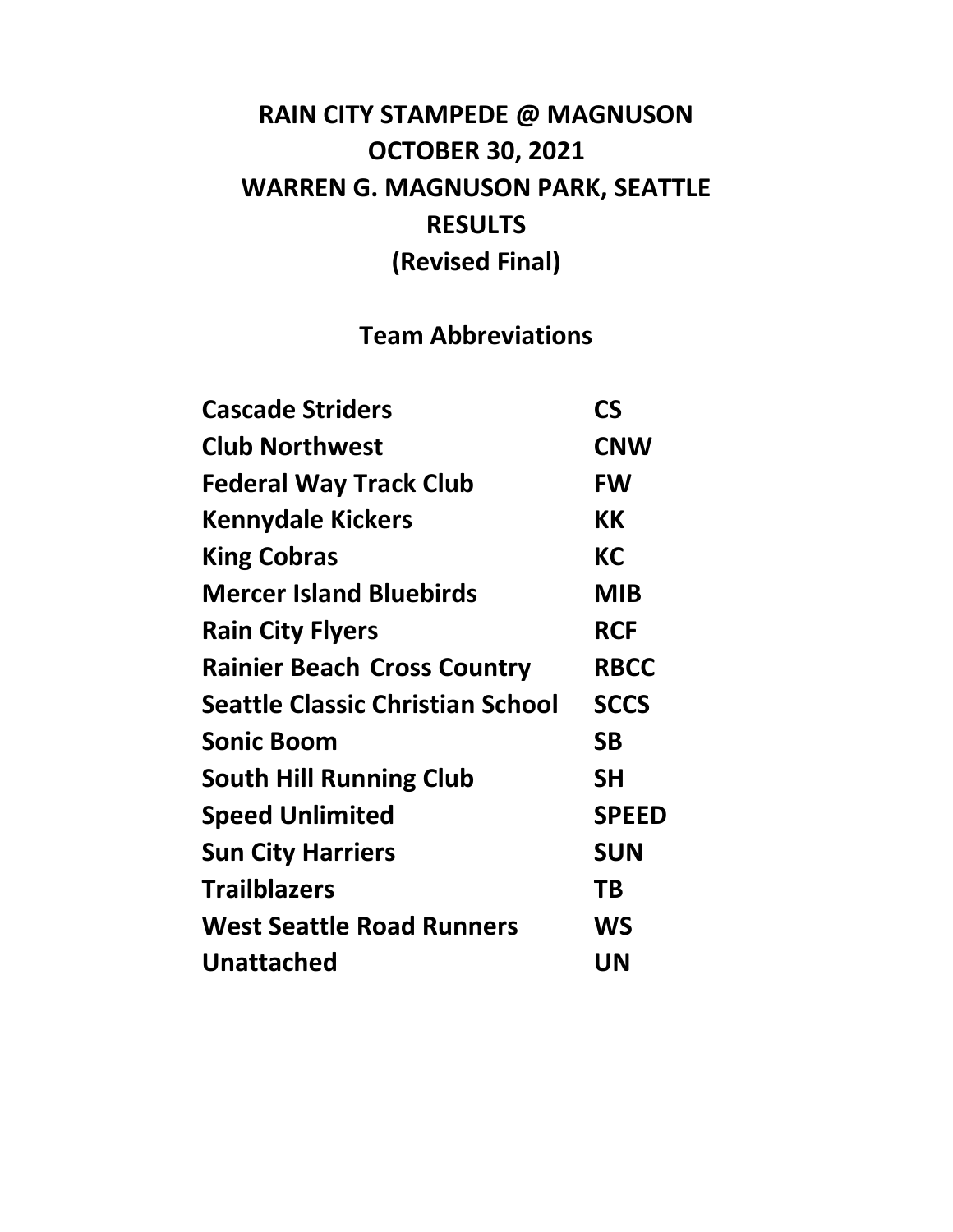# **7 – 8 GIRLS 2000 METERS**

# **Course**

# **Record: Martina Rodriguez-Villen RCF 8:23 (2021)**

| 1.         | Martina Rodriguez-Villen RCF                  | 8:23           | $\overline{1}$  |          | 46. | Corrine Doyon CNW                                    | 13:45 | <u>39</u> |
|------------|-----------------------------------------------|----------------|-----------------|----------|-----|------------------------------------------------------|-------|-----------|
| 2.         | <b>Beau Berry MIB</b>                         | 8:41           | $\overline{2}$  |          | 47. | Haven Roberts CNW                                    | 13:57 | 40        |
| 3.         | <b>Beau Sitzmann WS</b>                       | 8:49           | $\overline{3}$  |          | 48. | Nia Hubbell KK                                       | 13:58 | 41        |
| 4.         | Savannah Brondsetter MIB                      | 9:05           | $\underline{4}$ |          | 49. | Zara Amirine WS                                      | 14:10 | 42        |
| 5.         | <b>Everly Haase WS</b>                        | 9:05           | $\overline{5}$  |          | 50. | Nora Van Miller KC                                   | 16:11 | 43        |
| 6.         | Lanna Caprara WS                              | 9:08           | $\underline{6}$ |          | 51. | ZaReign Knight KC                                    | 19:23 | 44        |
| 7.         | Swede Bushnell KK                             | 9:11           | $\overline{1}$  |          |     |                                                      |       |           |
| 8.         | Adalyn Dech SB                                | 9:12           |                 |          |     |                                                      |       |           |
| 9.         | Teagan Kemper WS                              | 9:32           | $\underline{8}$ |          |     |                                                      |       |           |
| 10.        | <b>Belle Cummins SUN</b>                      | 9:38           | 9               |          |     |                                                      |       |           |
| 11.        | Sima Janes RCF                                | 9:41           | 10              |          |     |                                                      |       |           |
| 12.        | <b>Natalie Guernesy SUN</b>                   | 9:43           | 11              |          |     |                                                      |       |           |
| 13.        | <b>Rose Cummins SUN</b>                       | 10:03          | 12              |          |     |                                                      |       |           |
| 14.        | Isobel Laing WS                               | 10:05          | 13              |          |     |                                                      |       |           |
| 15.        | Anna Gribble CS                               | 10:14          |                 |          |     |                                                      |       |           |
| 16.        | Kateesha Turner KC                            | 10:23          | <u>14</u>       |          |     |                                                      |       |           |
| 17.        | Farah Keany RB                                | 10:28          |                 |          |     |                                                      |       |           |
| 18.        | Maya Rowe WS                                  | 10:30          | 15              |          |     |                                                      |       |           |
| 19.        | Amelia Cameron CNW                            | 10:31          | 16              |          |     |                                                      |       |           |
| 20.        | Cleo Charles RCF                              | 10:32          | 17              |          |     |                                                      |       |           |
| 21.        | Sage Eager Hefferman CNW                      | 10:35          | 18              |          |     |                                                      |       |           |
| 22.        | <b>Scout Strom SUN</b>                        | 10:36          | 19              |          |     |                                                      |       |           |
| 23.        | <b>Rose Smart KK</b>                          | 10:37          | 20              |          |     |                                                      |       |           |
| 24.        | Eleanor Roth WS                               | 10:39          | 21              |          |     |                                                      |       |           |
| 25.        | Emma Withey-Evans RCF                         | 10:41          | 22              |          |     |                                                      |       |           |
| 26.        | Raven Summerville KC                          | 10:42          | 23              |          |     |                                                      |       |           |
| 27.        | <b>Summer Smart KK</b>                        | 10:43          | 24              |          |     |                                                      |       |           |
| 28.        | Nora Woods RCF                                | 10:46          | 25              |          |     |                                                      |       |           |
| 29.        | Jael Drollmen KC                              | 10:49          | 26              |          |     |                                                      |       |           |
| 30.        | Elizabeth Redman RCF                          | 10:53          | 27              |          |     |                                                      |       |           |
| 31.        | Emma Loeppky WS                               | 10:58          | 28              |          |     |                                                      |       |           |
| 32.        | <b>Braylin Bagley KC</b>                      | 11:09          | 29              |          |     |                                                      |       |           |
| 33.        | Aida De Gennaro RCF                           | 11:11          | 30              |          |     |                                                      |       |           |
| 34.        | Geneva Hill WS                                | 11:30          | 31              |          |     |                                                      |       |           |
| 35.        | Ayana Sibay MIB                               | 11:32          | 32              |          |     |                                                      |       |           |
| 36.        | <b>Eleanor Morrison Winters WS</b>            | 11:33          | 33              |          |     |                                                      |       |           |
| 37.        | <b>Charlee Roberts CNW</b>                    | 11:33          | 34              |          |     |                                                      |       |           |
| 38.        | Hattie Bushnell KK                            | 11:43          | 35              |          |     | TEAM:                                                |       |           |
| 39.        | Brooklyn Heins-Bell KK                        | 11:53          | 36              | 1.       |     | West Seattle Road Runners WS                         | 14    |           |
| 40.        | Isabel Li RCF                                 | 12:25          | 37              | 2.       |     | Rain City Flyers RCF                                 | 28    |           |
| 41.        | <b>Talia Schultneiss RB</b>                   | 13:01          |                 | 3.       |     | Sun City Harriers SCH<br>Mercer Island Bluebirds MIB | 32    |           |
| 42.        | Mirian Dahlke SB<br><b>Claire Holscher TB</b> | 13:25<br>13:27 |                 | 4.<br>5. |     |                                                      | 38    |           |
| 43.<br>44. |                                               |                |                 | 6.       |     | Kennydale Kickers KK<br>Club Northwest CNW           | 51    |           |
| 45.        | <b>Blair Lemley WS</b><br>Hailey Holman FW    | 13:44<br>13:45 | 38              | 7.       |     | King Cobras KC                                       | 53    |           |
|            |                                               |                |                 |          |     |                                                      | 63    |           |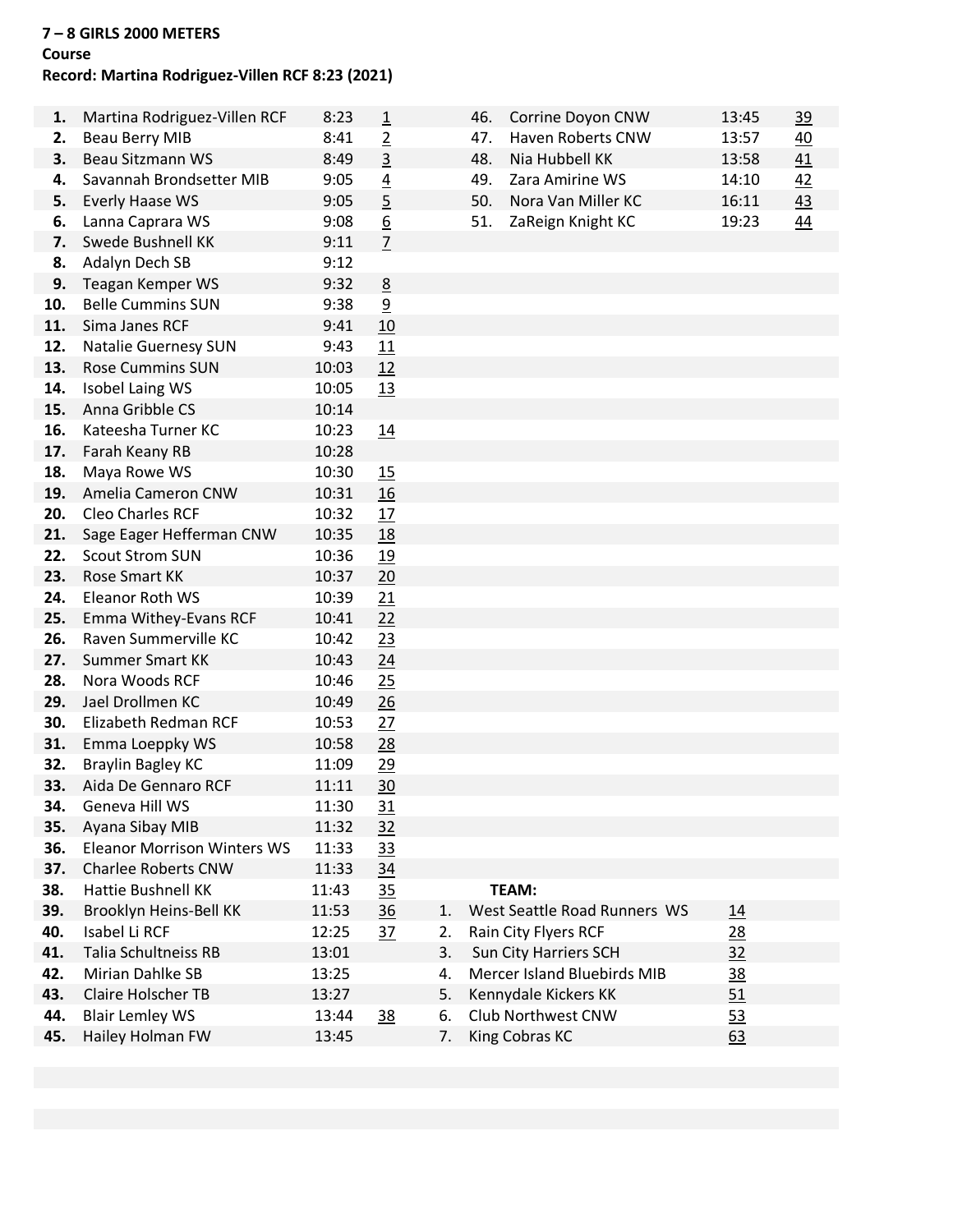#### **7 – 8 BOYS 2000 METERS**

#### **Course**

#### **Record: Sebastian Rodero WS 8:44 (2021)**

| 1.  | Sebastian Rodero WS       | 8:44  | $\overline{1}$  |    |                              |    |
|-----|---------------------------|-------|-----------------|----|------------------------------|----|
| 2.  | <b>Caleb Andrews RCF</b>  | 8:46  | $\overline{2}$  |    |                              |    |
| 3.  | <b>Martin Ekure RCF</b>   | 8:47  | $\overline{3}$  |    |                              |    |
| 4.  | Lincoln West RBCC         | 8:52  |                 |    |                              |    |
| 5.  | Oliver Wahlborg WS        | 8:58  | $\overline{4}$  |    |                              |    |
| 6.  | James Keller WS           | 8:58  | $\overline{5}$  |    |                              |    |
| 7.  | Erik Cooper SUN           | 9:01  | $\underline{6}$ |    |                              |    |
| 8.  | Soren Agledal SUN         | 9:10  | $\overline{1}$  |    |                              |    |
| 9.  | Jacob Ijiomah FW          | 9:28  | 8               |    |                              |    |
| 10. | <b>Brady Newhouse WS</b>  | 9:38  | $\overline{9}$  |    |                              |    |
| 11. | Desmond Kinder FW         | 9:43  | 10              |    |                              |    |
| 12. | Christopher Carpenter UN  | 9:49  |                 |    |                              |    |
| 13. | Reynaldo Shoemaker SUN    | 9:53  | 11              |    |                              |    |
| 14. | Bodi Osborne WS           | 10:00 | 12              |    |                              |    |
| 15. | Grayson Baker WS          | 10:04 | 13              |    |                              |    |
| 16. | Aden Chavez SUN           | 10:09 | 11              |    |                              |    |
| 17. | <b>Emmett Peterson WS</b> | 10:15 | 14              |    |                              |    |
| 18. | Laird Kestner WS          | 10:16 | 15              |    |                              |    |
| 19. | Luca Buyukcetin RCF       | 10:24 | 16              |    |                              |    |
| 20. | Micah Hansen WS           | 10:29 | 17              |    |                              |    |
| 21. | Lincoln Bowles SH         | 10:32 | 18              |    |                              |    |
| 22. | Bergen Durkee SUN         | 10:33 | 19              |    |                              |    |
| 23. | Otto McCoy WS             | 10:38 | 20              |    |                              |    |
| 24. | Nicolas Contreras KC      | 10:42 | 21              |    |                              |    |
| 25. | Keoni Ignacio WS          | 10:43 | 22              |    |                              |    |
| 26. | Evan Wood RCF             | 10:44 | 23              |    |                              |    |
| 27. | Seth B WS                 | 10:50 | 24              |    |                              |    |
| 28. | Anton Hughes WS           | 11:00 | 25              |    |                              |    |
| 29. | Evan Eastman KC           | 10:07 | 26              |    |                              |    |
| 30. | Jonah Drollman KC         | 11:11 | 27              |    |                              |    |
| 31. | <b>Calvin Ramsey RBCC</b> | 11:12 |                 |    |                              |    |
| 32. | Eli LeBras RCF            | 11:28 | 28              |    |                              |    |
| 33. | <b>Titus Weber FW</b>     | 11:29 | 29              |    |                              |    |
| 34. | Joe Forsyth SUN           | 11:47 | <u>30</u>       |    |                              |    |
| 35. | Evan Morris KK            | 12:07 | 31              |    |                              |    |
| 36. | Clyde Chisolm KK          | 12:24 | 32              |    |                              |    |
| 37. | Luca Igoe WS              | 12:45 | 33              |    |                              |    |
| 38. | Logan Tobias KC           | 13:12 | $\frac{34}{5}$  |    | TEAM:                        |    |
| 39. | Anton Moffitt KC          | 13:13 | 35              | 1. | West Seattle Road Runners WS | 10 |
| 40. | Mason Larsen KK           | 14:11 | 36              | 2. | Rain City Flyers RCF         | 22 |
| 41. | <b>Caleb Slater SB</b>    | 14:19 |                 | 3. | Sun City Harriers SUN        | 24 |
| 42. | Zachary Gall KC           | 14:44 | $\frac{37}{2}$  | 4. | Federal Way Track Club FW    | 47 |
| 43. | Grayson Cheever KK        | 15:29 | 38              | 5. | King Cobras KC               | 74 |
|     |                           |       |                 | 6. | Kennydale Kickers KK         | 99 |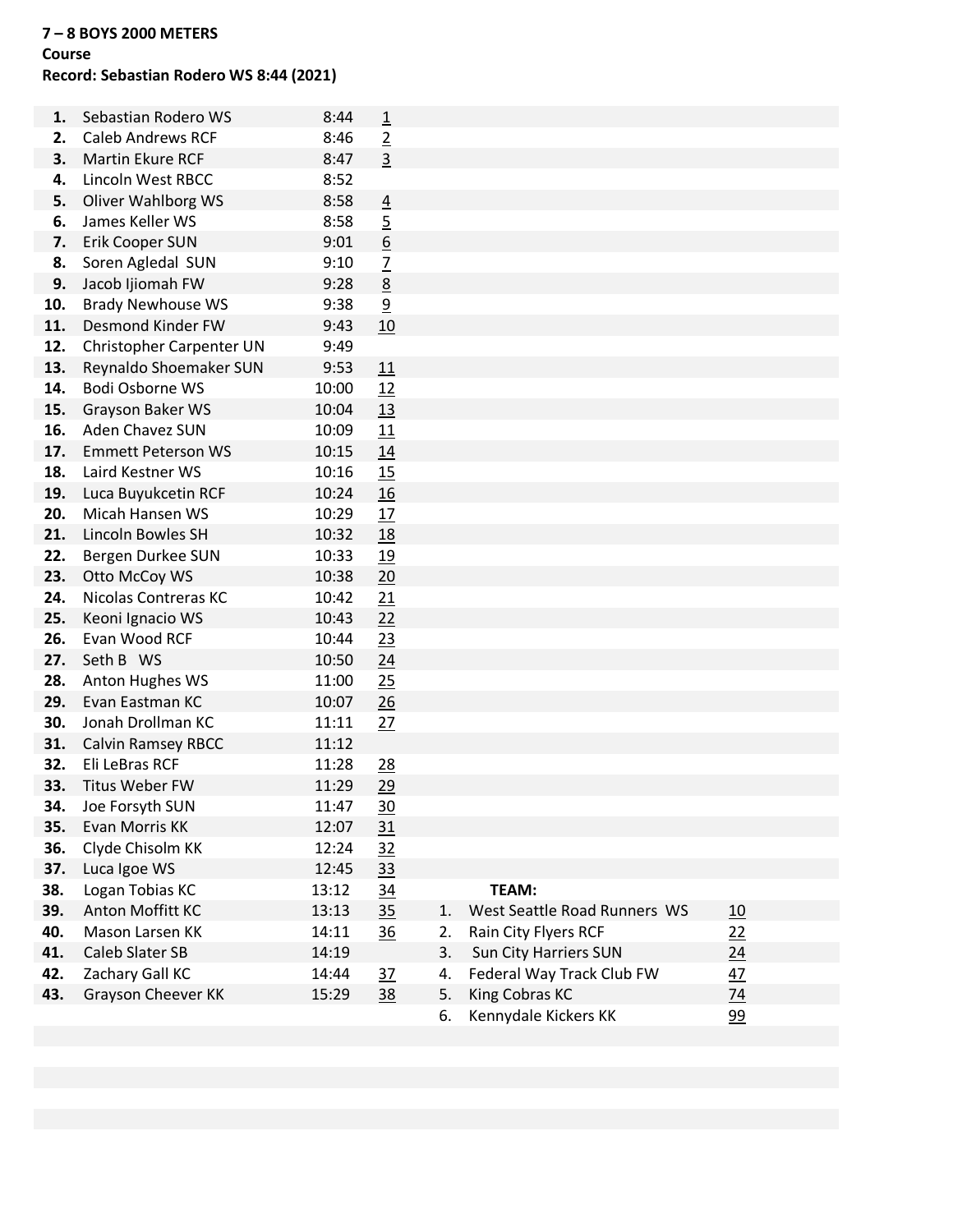# **9-10 GIRLS 3000 METERS Course**

# **Record: Elin Beeler CS 11:49 (2021)**

| 1.  | Elin Beeler CS              | 11:49 | <u>1</u>        |    | 46. | <b>Mahleah Cardenas SUN</b>  | 16:24     | 41        |
|-----|-----------------------------|-------|-----------------|----|-----|------------------------------|-----------|-----------|
| 2.  | Ella Haber RCF              | 12:04 | $\overline{2}$  |    | 47. | <b>Hope Cummins SUN</b>      | 16:31     | 42        |
| 3.  | Quinn Sitzmann WA           | 13:04 | $\overline{3}$  |    | 48. | <b>Ruth Dahlke SB</b>        | 16:42     |           |
| 4.  | Sadie Durkee SUN            | 13:16 | $\overline{4}$  |    | 49. | Daphe Jones RBCC             | 16:49     |           |
| 5.  | June Seely WS               | 13:34 | $\overline{5}$  |    | 50. | Lila Finley WS               | 16:57     | 43        |
| 6.  | Ava Arnsdorf CS             | 13:34 | $\underline{6}$ |    | 51. | <b>Ponte Tardif RCF</b>      | 17:28     | 44        |
| 7.  | <b>Marisol Sitzmann WS</b>  | 13:37 | $\overline{1}$  |    | 52. | Sierra Heins-Bell KK         | 17:36     |           |
| 8.  | <b>Grace Gilson CNW</b>     | 13:41 | 8               |    | 53. | <b>Tessa Gall KC</b>         | 17:40     | 45        |
| 9.  | Lailah Foster WS            | 13:41 | 9               |    | 54. | Amelia Hubbell UN            | 17:46     |           |
| 10. | Juliette Hoffman WS         | 13:56 | 10              |    | 55. | Elena Luke WS                | 17:52     | <u>46</u> |
| 11. | Julia Gribble CS            | 14:01 | 11              |    | 56. | Harper Woods RCF             | 17:57     | 47        |
| 12. | Rayanna Dech SB             | 14:06 |                 |    | 57. | Raegan Young CNW             | 18:02     | 48        |
| 13. | Ani MeManus RCF             | 14:14 | 12              |    | 58. | <b>Willow Zainis CNW</b>     | 18:07     | 49        |
| 14. | Mina Ivanovic RCF           | 14:15 | 13              |    | 59. | Taylor Saechao SH            | 18:12     |           |
| 15. | Mira Emmingham WS           | 14:16 | 14              |    | 60. | <b>Audrey Tegart CS</b>      | 18:15     | 50        |
| 16. | Carrie Chung WS             | 14:25 | 15              |    | 61. | Ella Rodriguez KK            | 18:40     |           |
| 17. | Laura Pratt WS              | 14:27 | 16              |    | 62. | <b>Grace Pedigo SB</b>       | 18:46     |           |
| 18. | <b>Brynn Compton SUN</b>    | 14:28 | 17              |    | 63. | Aigail Fellinger KC          | 21:24     | 51        |
| 19. | <b>Etta Charles RCF</b>     | 14:32 | <u>18</u>       |    |     |                              |           |           |
| 20. | Zoe Gregush CS              | 14:38 | 19              |    |     |                              |           |           |
| 21. | Makenna O'Connor WS         | 14:39 | 20              |    |     |                              |           |           |
| 22. | <b>Charlotte Hughes RCF</b> | 14:44 | 21              |    |     |                              |           |           |
| 23. | <b>Amanda Trainor WS</b>    | 14:52 | 22              |    |     |                              |           |           |
| 24. | Sierra Brondsetter MIB      | 14:55 |                 |    |     |                              |           |           |
| 25. | Phoebe Forsyth SUN          | 15:06 | 23              |    |     |                              |           |           |
| 26. | <b>Elsa Highland CS</b>     | 15:07 | 24              |    |     |                              |           |           |
| 27. | Lola Di Gennaro RCF         | 15:21 | 25              |    |     |                              |           |           |
| 28. | <b>Stella Diamond WS</b>    | 15:23 | 26              |    |     |                              |           |           |
| 29. | Lillian Stowell WS          | 15:26 | 27              |    |     |                              |           |           |
| 30. | Hope Wooley RCF             | 15:27 | 28              |    |     |                              |           |           |
| 31. | Hayden Boyer WS             | 15:28 | 29              |    |     |                              |           |           |
| 32. | Ramyiah Thomas KC           | 15:28 | 30              |    |     |                              |           |           |
| 33. | Mirabelle Pothier WS        | 15:31 | 31              |    |     |                              |           |           |
| 34. | Shealyn Compton SUN         | 15:34 | 32              |    |     |                              |           |           |
| 35. | Eliana Winston WS           | 15:35 | 33              |    |     |                              |           |           |
| 36. | Geneva Timmerman WS         | 15:38 | $\frac{34}{5}$  |    |     |                              |           |           |
| 37. | Agnes Bagan RCF             | 15:40 | 35              |    |     |                              |           |           |
| 38. | Angelina Martin CNW         | 15:43 | 36              |    |     | TEAM:                        |           |           |
| 39. | Luna Buyukcetin RCF         | 15:47 | 37              | 1. |     | West Seattle Road Runners WS | 15        |           |
| 40. | Ella Maria TB               | 15:56 |                 | 2. |     | <b>Cascade Striders CS</b>   | <u>18</u> |           |
| 41. | Mae Crosby MIB              | 15:56 |                 | 3. |     | Rain City Flyers RCF         | 27        |           |
| 42. | Marlowe Chiang RCF          | 16:07 | <u>38</u>       | 4. |     | <b>Sun City Harriers SUN</b> | 44        |           |
| 43. | Ruby Eager-Hefferman CNW    | 16:08 | <u>39</u>       | 5. |     | Club Northwest CNW           | 83        |           |
| 44. | Noelle Wallace RCF          | 16:08 | 40              | 6. |     | King Cobras KC               | 126       |           |
| 45. | Ellie Zehr FW               | 16:14 |                 |    |     |                              |           |           |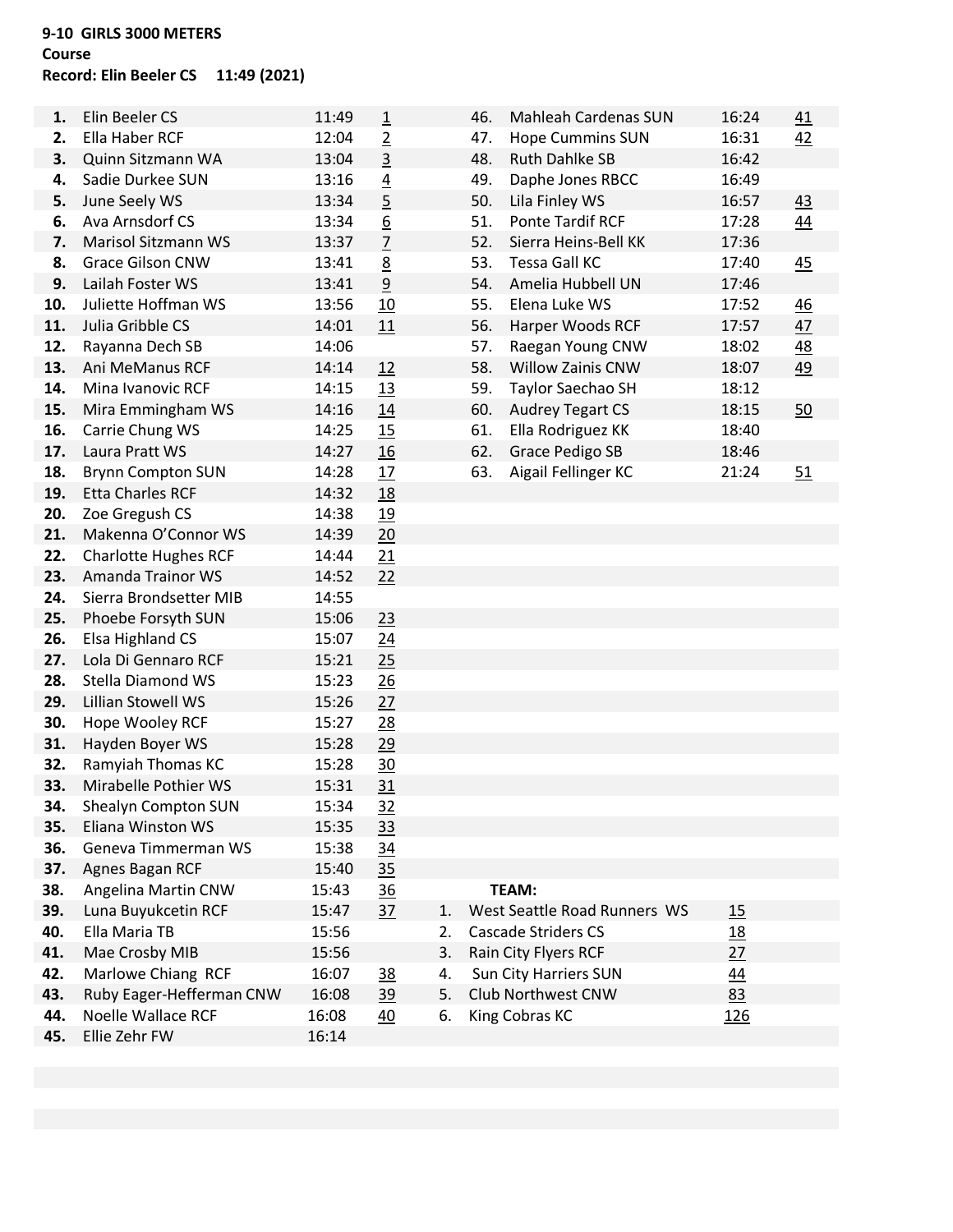# **9-10 BOYS 3000 METERS**

# **Course**

# **Record: Karsten Christensen RCF 11:17 (2021)**

| 1.         | Karsten Christensen RCF              | 11:17          | $\overline{1}$  |    | 46. | Max Apfel RBCC               | 15:24 | 43        |
|------------|--------------------------------------|----------------|-----------------|----|-----|------------------------------|-------|-----------|
| 2.         | Micah Weber FW                       | 11:18          | $\overline{2}$  |    | 47. | Luke Jobe-Karres RBCC        | 15:29 | 44        |
| 3.         | <b>Arrol Strom SUN</b>               | 12:08          |                 |    | 48. | Ian Faulkner WS              | 15:31 | 45        |
| 4.         | Nils Stevenson WS                    | 12:13          | $\overline{3}$  |    | 49. | Jack Ramsey RBCC             | 15:40 | 46        |
| 5.         | Owen Baker RCF                       | 12:24          | $\underline{4}$ |    | 50. | Andy Chinn RCF               | 15:42 | 47        |
| 6.         | <b>Bryce Fenton TB</b>               | 12:50          | $\overline{5}$  |    | 51. | Nolan Keany RBCC             | 15:53 | <u>48</u> |
| 7.         | Henry Baker CS                       | 12:51          | $\underline{6}$ |    | 52. | <b>Graham Poffenroth CNW</b> | 16:13 |           |
| 8.         | Bei Shih CS                          | 12:57          | $\overline{1}$  |    | 53. | <b>William Berning RBCC</b>  | 16:19 | <u>49</u> |
| 9.         | <b>Rike Ross WS</b>                  | 12:59          | 8               |    | 54. | <b>Tarren Preston KC</b>     | 16:22 | 50        |
| 10.        | Jakoby Clukey FW                     | 13:01          | $\overline{9}$  |    | 55. | Samuel Hill WS               | 16:25 | 51        |
| 11.        | Max Highland CS                      | 13:92          | 10              |    | 56. | Eli Biederman RCF            | 16:26 | 52        |
| 12.        | Jayden Salaver FW                    | 13:03          | 11              |    | 57. | Asa Chunn WS                 | 16:27 | 53        |
| 13.        | <b>Charles Christianson TB</b>       | 13:08          | 12              |    | 58. | Nils Mickelson SUN           | 16:28 |           |
| 14.        | Ethan Wolf FW                        | 13:13          | 13              |    | 59. | Omose Aisabokhae KC          | 16:29 | 54        |
| 15.        | London West RBCC                     | 13:36          | 14              |    | 60. | James Bott SB                | 16:33 |           |
| 16.        | Tyler Kao WS                         | 13:38          | 15              |    | 61. | Arlo Parzybok RCF            | 16:34 | 55        |
| 17.        | Colin Hitch RCF                      | 13:39          | 16              |    | 62. | Roman Bazakas WS             | 16:34 | 56        |
| 18.        | Jacoby Jones WS                      | 13:40          | 17              |    | 63. | <b>Judah Ramsborg RCF</b>    | 16:38 | 57        |
| 19.        | Lucien Hiraiwa RCF                   | 13:42          | 18              |    | 64. | Jonathan Yu RCF              | 16:50 | 58        |
| 20.        | <b>Neil Thomas RCF</b>               | 13:44          | 19              |    | 65. | <b>Baird Helliwell RCF</b>   | 16:52 | 59        |
| 21.        | Joshua Drollman KC                   | 13:50          | 20              |    | 66. | <b>Oliver Krebs RCF</b>      | 17:05 | 60        |
| 22.        | Keanu Ignacio WS                     | 13:51          | 21              |    | 67. | Aiden Cardoza UN             | 17:09 |           |
| 23.        | Madaak Helbenske WS                  | 13:54          | 22              |    | 68. | Abel Sallee RBCC             | 18:46 | 61        |
| 24.        | <b>Jared Mansfield RBCC</b>          | 13:56          | 23              |    | 69. | Jedidiah Hill WS             | 19:00 | 62        |
| 25.        | <b>Maxton Snyder WS</b>              | 13:57          | 24              |    |     |                              |       |           |
| 26.        | Graham Hansen WS                     | 14:01          | 25              |    |     |                              |       |           |
| 27.        | <b>Gunnar Benson WS</b>              | 14:03          | 26              |    |     |                              |       |           |
| 28.        | <b>Ben Jernstrom RCF</b>             | 14:09          | 27              |    |     |                              |       |           |
| 29.        | Liam Karr WS                         | 14:11          | 28              |    |     |                              |       |           |
| 30.        | Alex Schmitt TB                      | 14:17          | 29              |    |     |                              |       |           |
| 31.        | Malcolm Lindsay WS                   | 14:19          | 30              |    |     |                              |       |           |
| 32.        | <b>Grayson Sandoval WS</b>           | 14:19          | 31              |    |     |                              |       |           |
| 33.<br>34. | Mariano Com RCF<br>Kento Crandall WS | 14:21<br>14:25 | 32              |    |     |                              |       |           |
| 35.        | <b>Marco Marinez CS</b>              | 14:28          | 33<br>34        |    |     |                              |       |           |
| 36.        | <b>Bennet Faulkner WS</b>            | 14:32          | 35              |    |     |                              |       |           |
| 37.        | <b>Brett Salisbury TB</b>            | 14:35          | 36              |    |     |                              |       |           |
| 38.        | Ruben Stambaugh RCF                  | 14:42          | 37              |    |     | TEAM:                        |       |           |
| 39.        | Charlie Bowles SH                    | 14:45          |                 | 1. |     | Rain City Flyers RCF         | 21    |           |
| 40.        | <b>Robert Thomas KC</b>              | 14:53          | <u>38</u>       | 2. |     | Federal Way Track Club FW    | 22    |           |
| 41.        | <b>Elliott Wahlborg WS</b>           | 15:06          | 39              | 3. |     | <b>Cascade Striders CS</b>   | 23    |           |
| 42.        | <b>Isaac Couch FW</b>                | 15:13          | 40              | 4. |     | West Seattle Road Runners WS | 26    |           |
| 43.        | Jack Dean WS                         | 15:16          | 41              | 5. |     | <b>Trailblazers TB</b>       | 46    |           |
| 44.        | <b>Brady Saechao SH</b>              | 15:18          |                 | 6. |     | Rainier Beach RCC            | 80    |           |
| 45.        | Eli Loeppky WS                       | 15:23          | 42              | 7. |     | King Cobras KC               | 108   |           |
|            |                                      |                |                 |    |     |                              |       |           |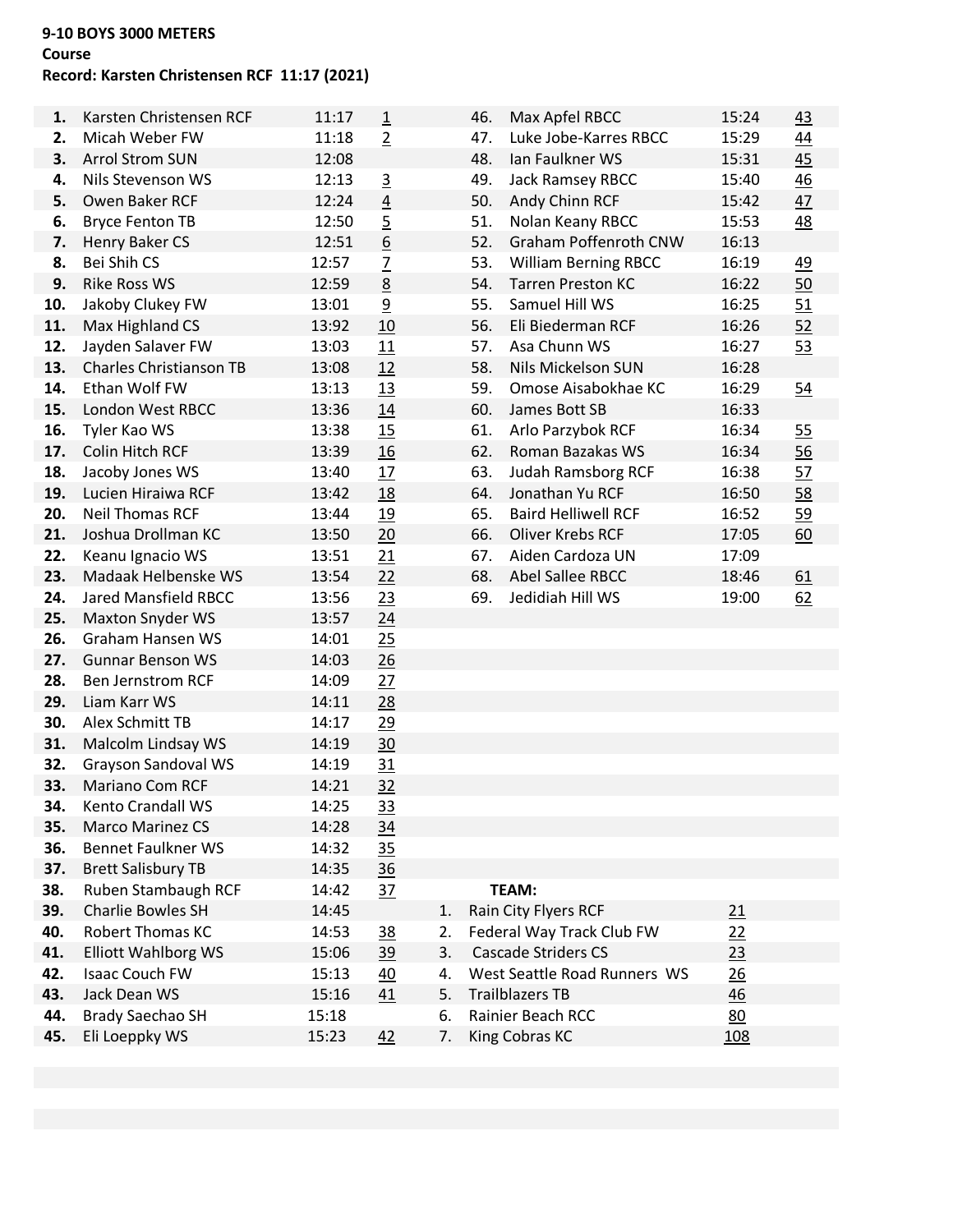#### **11-12 GIRLS 3000 METERS**

# **Course**

# **Record: Corinne Hudders RCF 11:37 (2021)**

| 1.  | <b>Corinne Hudders RCF</b>   | 11:37 | $\overline{1}$  |    | 46. | Clare Wolf UN                  | 15:22          |                |
|-----|------------------------------|-------|-----------------|----|-----|--------------------------------|----------------|----------------|
| 2.  | Ciana Johnson RCF            | 11:39 | $\overline{2}$  |    | 47. | Julia McCann RCF               | 15:23          | 43             |
| 3.  | Lincoln Sitzmann WS          | 11:47 | $\overline{3}$  |    | 48. | <b>Ember Perrault RCF</b>      | 15:23          | 44             |
| 4.  | <b>Emilia Rosauer RCF</b>    | 11:53 | $\overline{4}$  |    | 49. | Olivia Peng CS                 | 15:27          | 45             |
| 5.  | Gemma Caprara WS             | 11:57 | $\overline{5}$  |    | 50. | Zoe Wagnild WS                 | 15:29          | 46             |
| 6.  | Anna Haber RCF               | 12:00 | $\underline{6}$ |    | 51. | Lucy DiGennaro RCF             | 15:34          | 47             |
| 7.  | Jordan Daligon CS            | 12:03 | $\overline{1}$  |    | 52. | Carmen VanDerVeen SCCS         | 15:37          | 48             |
| 8.  | Jasmine Johnson FW           | 12:16 | 8               |    | 53. | Clara Higginson FW             | 15:41          | 49             |
| 9.  | <b>Hadley Hanchett SUN</b>   | 12:24 | $\overline{9}$  |    | 54. | Sylvia Shaw RCF                | 15:42          | 50             |
| 10. | McKenzi Berwick SH           | 12:26 |                 |    | 55. | Ava Wernet RCF                 | 15:42          | 51             |
| 11. | Elise Corr WS                | 12:28 | 10              |    | 56. | Mia Huynh SCCS                 | 16:00          | 52             |
| 12. | Lily Rodero WS               | 12:30 | 11              |    | 57. | Harper Williams RBCC           | 16:08          |                |
| 13. | Macy Powell WS               | 12:31 | 12              |    | 58. | Megan Bair TB                  | 16:14          | 53             |
| 14. | Lilly Lendrum Fort RCF       | 12:31 | 13              |    | 59. | Heidi Salisbury TB             | 16:17          | $\frac{54}{1}$ |
| 15. | Vivienne Whipple RCF         | 12:57 | 14              |    | 60. | Callie Lehman RCF              | 16:27          | 55             |
| 16. | Iris Wheelwright CS          | 12:58 | 15              |    | 61. | Mallorie Kohler FW             | 16:47          | 56             |
| 17. | Jasmine Coy CS               | 12:58 | 16              |    | 62. | <b>Finley Smith TB</b>         | 16:56          | 57             |
| 18. | <b>Elizabeth Woods RCF</b>   | 13:06 | 17              |    | 63. | Meilee Maggio CNW              | 16:57          | 58             |
| 19. | Alex Urquhart RCF            | 13:06 | <u>18</u>       |    | 64. | <b>Claire Correll SB</b>       | 16:58          | 59             |
| 20. | <b>Tatum Couch FW</b>        | 13:07 | 19              |    | 65. | Lucy Lerner RCF                | 17:06          | 60             |
| 21. | <b>Violet Carrel CS</b>      | 13:26 | 20              |    | 66. | Celina Seeger WS               | 17:09          | 61             |
| 22. | Evelyn Satwicz WS            | 13:32 | 21              |    | 67. | Adalyn Wise SCCS               | 17:41          | 62             |
| 23. | Alisha Carpenter UN          | 13:33 |                 |    | 68. | Nina Hurt SCCS                 | 17:54          | 63             |
| 24. | Sofia Busch RCF              | 13:40 | 22              |    | 69. | Elissa Hartman SCCS            | 18:24          | 64             |
| 25. | Catherine Harju FW           | 13:54 | 23              |    | 70. | Kylie Gall KC                  | 18:35          |                |
| 26. | Rees Hansen WS               | 13:56 | 24              |    | 71. | Sonia Williams RBCC            | 19:01          |                |
| 27. | Holly Agledal SUN            | 13:57 | 25              |    | 72. | Lillian Luke WS                | 19:09          | 65             |
| 28. | <b>Hele Shan CS</b>          | 13:57 | 26              |    | 73. | <b>Kestrel Rosen RCF</b>       | 19:22          | 66             |
| 29. | Cailin Ross WS               | 14:04 | 27              |    | 74. | <b>Riley Page RCF</b>          | 19:29          | 67             |
| 30. | Maddie Chang WS              | 1404  | 28              |    | 75. | Ne'eme Selee RBCC              | 20:33          |                |
| 31. | Anna Huang CS                | 14:20 | 29              |    | 76. | Jasmin Rosales SB              | 22:55          | 68             |
| 32. | Miriam Forsyth SUN           | 14:21 | 30              |    | 77. | <b>Elsie Pickel SCCS</b>       | 25:28          | 69             |
| 33. | <b>Emmy Stewart RCF</b>      | 14:22 | 31              |    | 78. | <b>Charlotte Lloyd SCCS</b>    | 25:44          | 70             |
| 34. | Evelyn Hall CNW              | 14:29 | 32              |    |     |                                |                |                |
| 35. | <b>Brooklyn Guernesy SUN</b> | 14:29 | 33              |    |     |                                |                |                |
| 36. | Cynthia Wang CS              | 14:40 | $\frac{34}{5}$  |    |     |                                |                |                |
| 37. | <b>Isabel Whitaker SB</b>    | 14:42 | 35              |    |     |                                |                |                |
| 38. | Shayla Bott SB               | 14:46 | 36              |    |     | TEAM:                          |                |                |
| 39. | Olivia Liming KC             | 14:48 |                 | 1. |     | Rain City Flyers RCF           | $\overline{7}$ |                |
| 40. | <b>Helena Burnett RCF</b>    | 14:49 | 37              | 2. |     | West Seattle Road Runners WS   | 18             |                |
| 41. | Katherine Forsyth SUN        | 14:53 | <u>38</u>       | 3. |     | Cascade Striders CS            | $\frac{38}{5}$ |                |
| 42. | <b>Phoebe Austin WS</b>      | 15:00 | <u>39</u>       | 4. |     | Federal Way Track Club FW      | 50             |                |
| 43. | River Zanis CNW              | 15:07 | 40              | 5. |     | Sun City Harriers SUN          | 64             |                |
| 44. | Elizabeth Breck CNW          | 15:15 | 41              | 6. |     | Club Northwest CNW             | <u>113</u>     |                |
| 45. | Kei Barnett CS               | 15:21 | 42              | 7. |     | Sonic Boom SB                  | 130            |                |
|     |                              |       |                 | 8. |     | Seattle Classic Christian SCCS | 162            |                |
|     |                              |       |                 | 9. |     | <b>Trailblazers TB</b>         | 164            |                |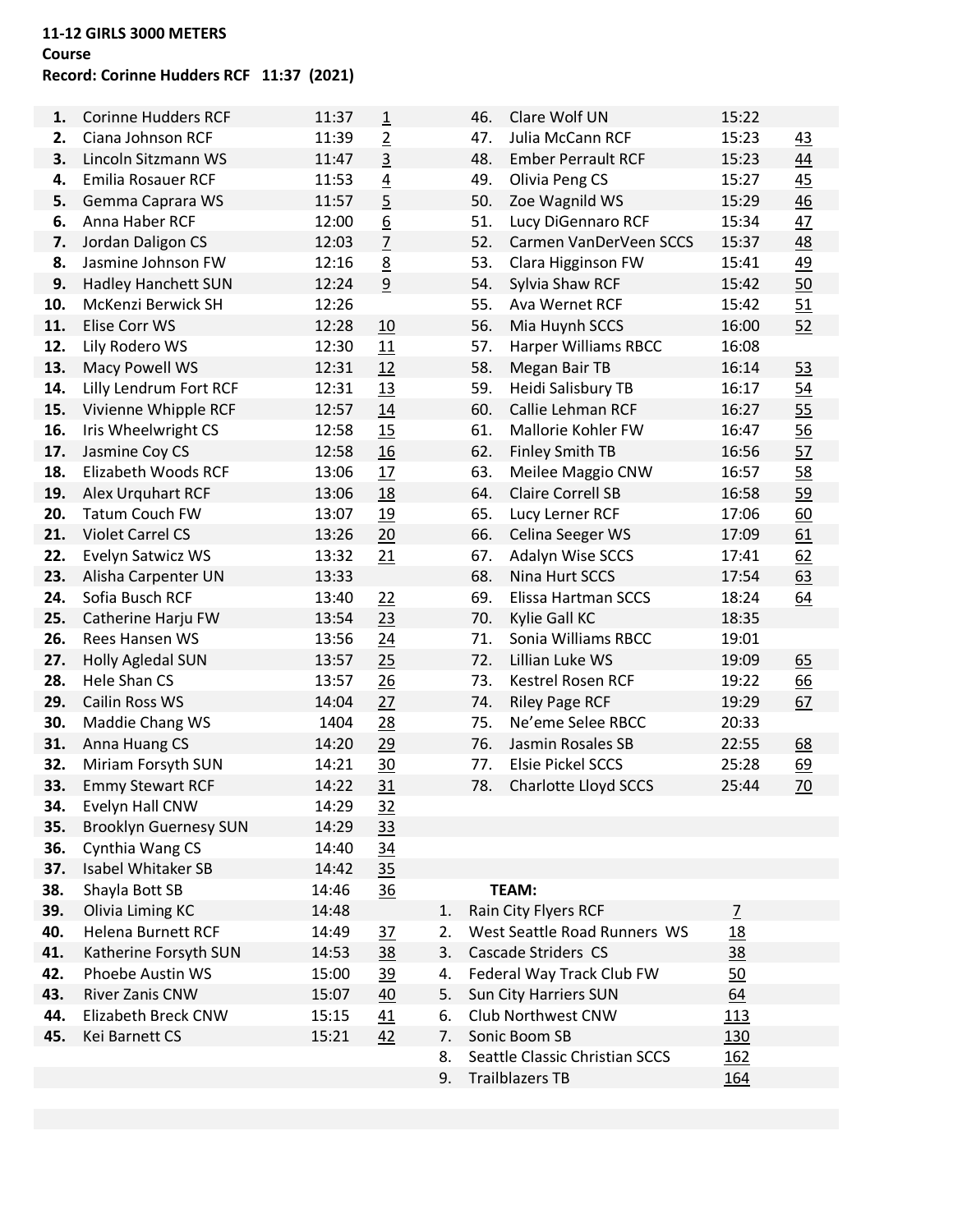### **11-12 BOYS 3000 METERS Course Record: Zach Davis RCF 10:23 (2021)**

| 1.  | Zach Davis RCF                   | 10:23 | $\overline{1}$  |    | 46. | Ethan Worley SUN             | 14:12            | 45        |
|-----|----------------------------------|-------|-----------------|----|-----|------------------------------|------------------|-----------|
| 2.  | Henry Herb RCF                   | 10:27 | $\overline{2}$  |    | 47. | <b>Grant Morgan WS</b>       | 14:13            | 46        |
| 3.  | Jake Herb RCF                    | 10:40 | $\overline{3}$  |    | 48. | <b>Ryan Trinh RCF</b>        | 14:14            | 47        |
| 4.  | <b>Harrison Decker WS</b>        | 11:04 | $\underline{4}$ |    | 49. | Sadler Golden RCF            | 14:31            | <u>48</u> |
| 5.  | Ansel Janes RCF                  | 11:22 | $\overline{5}$  |    | 50. | <b>Ezra Davis SCCS</b>       | 14:36            |           |
| 6.  | <b>Balen McCarthy MIB</b>        | 11:30 |                 |    | 51. | Wyatt Riemer FW              | 14:44            | <u>49</u> |
| 7.  | Nash Campbell RCF                | 11:34 | $\underline{6}$ |    | 52. | <b>Tyson Critchlow SUN</b>   | 15:00            | 50        |
| 8.  | Lyle Whitlinger CS               | 11:40 | $\overline{2}$  |    | 53. | Alex Hembrow WS              | 15:10            | 51        |
| 9.  | <b>Janek Gowans RCF</b>          | 11:45 | 8               |    | 54. | <b>Henry Tegart CS</b>       | 15:18            | 52        |
| 10. | Casey Smith-Apperson SUN         | 11:48 | $\overline{9}$  |    | 55. | Corbin Bishop WS             | 15:29            | 53        |
| 11. | <b>Braxton Easter SB</b>         | 11:49 | 10              |    | 56. | Dane Holscher TB             | 15:35            | 54        |
| 12. | Preston Nelson FW                | 11:57 | 11              |    | 57. | Craiggan Wickliff WS         | 15:36            | 55        |
| 13. | <b>Ronin Stegner CS</b>          | 11:59 | 12              |    | 58. | Ashe Streeter-Jhaveri RCF    | 15:51            | 56        |
| 14. | <b>Atticus Andrews-Waller WS</b> | 12:10 | 13              |    | 59. | Sawyer Ross TB               | 15:54            | 57        |
| 15. | <b>Wyatt Whitlinger CS</b>       | 12:14 | 14              |    | 60. | Leo Miramontes FW            | 16:04            | 58        |
| 16. | Thomas Ryan CS                   | 12:15 | 15              |    | 61. | Oliver Spitzer WS            | 16:40            | 59        |
| 17. | Benjamin Kauppila RCF            | 12:23 | 16              |    | 62. | <b>Wyatt Montgomery RCF</b>  | 16:43            | 60        |
| 18. | Hiroto Kadobayashi RCF           | 12:25 | 17              |    | 63. | Charles Janis WS             | 16:44            | 61        |
| 19. | Joseph Ijiomah FW                | 12:31 | 18              |    | 64. | <b>Neel Borate CS</b>        | 17:14            | 62        |
| 20. | King Turner KC                   | 12:32 | 19              |    | 65. | Gavin DeLaCantera CNW        | 17:21            |           |
| 21. | Asher Baughn RCF                 | 12:42 | 20              |    | 66. | Parker Bell KC               | 17:44            | 63        |
| 22. | Matthe Zhang CS                  | 12:46 | 21              |    | 67. | <b>Titus Soini SCCS</b>      | 17:45            |           |
| 23. | Luke Slater SB                   | 12:54 | 22              |    | 68. | Michael Bruns KC             | 21:54            | 64        |
| 24. | Charlie Aykens WS                | 12:59 | 23              |    |     |                              |                  |           |
| 25. | <b>Isaac Childs SB</b>           | 13:04 | 24              |    |     |                              |                  |           |
| 26. | Nathan Huey WS                   | 13:08 | 25              |    |     |                              |                  |           |
| 27. | Callum Baker RCF                 | 13:10 | 26              |    |     |                              |                  |           |
| 28. | Kenzo Barnett CS                 | 13:15 | 27              |    |     |                              |                  |           |
| 29. | Noah Behunin TB                  | 13:20 | 28              |    |     |                              |                  |           |
| 30. | <b>Caleb McAdams RCF</b>         | 13:20 | 29              |    |     |                              |                  |           |
| 31. | William Zmijewski KC             | 13:21 | 30              |    |     |                              |                  |           |
| 32. | James Baker CS                   | 13:21 | 31              |    |     |                              |                  |           |
| 33. | Jadon Cairus RCF                 | 13:23 | 32              |    |     |                              |                  |           |
| 34. | Zach Beam CS                     | 13:24 | <u>33</u>       |    |     |                              |                  |           |
| 35. | <b>HaNeul Broesbeck RCF</b>      | 13:25 | 34              |    |     |                              |                  |           |
| 36. | William Moir WS                  | 13:33 | 35              |    |     |                              |                  |           |
| 37. | <b>Alazar Pauls RCF</b>          | 13:35 | 36              |    |     |                              |                  |           |
| 38. | Tai Shih CS                      | 13:37 | 37              |    |     | TEAM:                        |                  |           |
| 39. | Silas Phelps FW                  | 13:38 | <u>38</u>       | 1. |     | Rain City Flyers RCF         | $6 \overline{6}$ |           |
| 40. | <b>Gabriel Towsend WS</b>        | 13:47 | 39              | 2. |     | <b>Cascade Striders CS</b>   | 33               |           |
| 41. | Marcelo Slye WS                  | 13:51 | 40              | 3. |     | West Seattle Road Runners WS | 40               |           |
| 42. | <b>Weston Ford CS</b>            | 13:57 | 41              | 4. |     | Sonic Boom SB                | 56               |           |
| 43. | Roan La Flamme WS                | 14:02 | 42              | 5. |     | Federal Way Track Club FW    | 67               |           |
| 44. | <b>Edmund Faulkner WS</b>        | 14:07 | 43              | 6. |     | Sun City Harriers SUN        | 104              |           |
| 45. | Jerome Parzybok RCF              | 14:12 | 44              | 7. |     | King Cobras KC               | 113              |           |
|     |                                  |       |                 | 8. |     | <b>Trailblazers TB</b>       | <u>139</u>       |           |
|     |                                  |       |                 |    |     |                              |                  |           |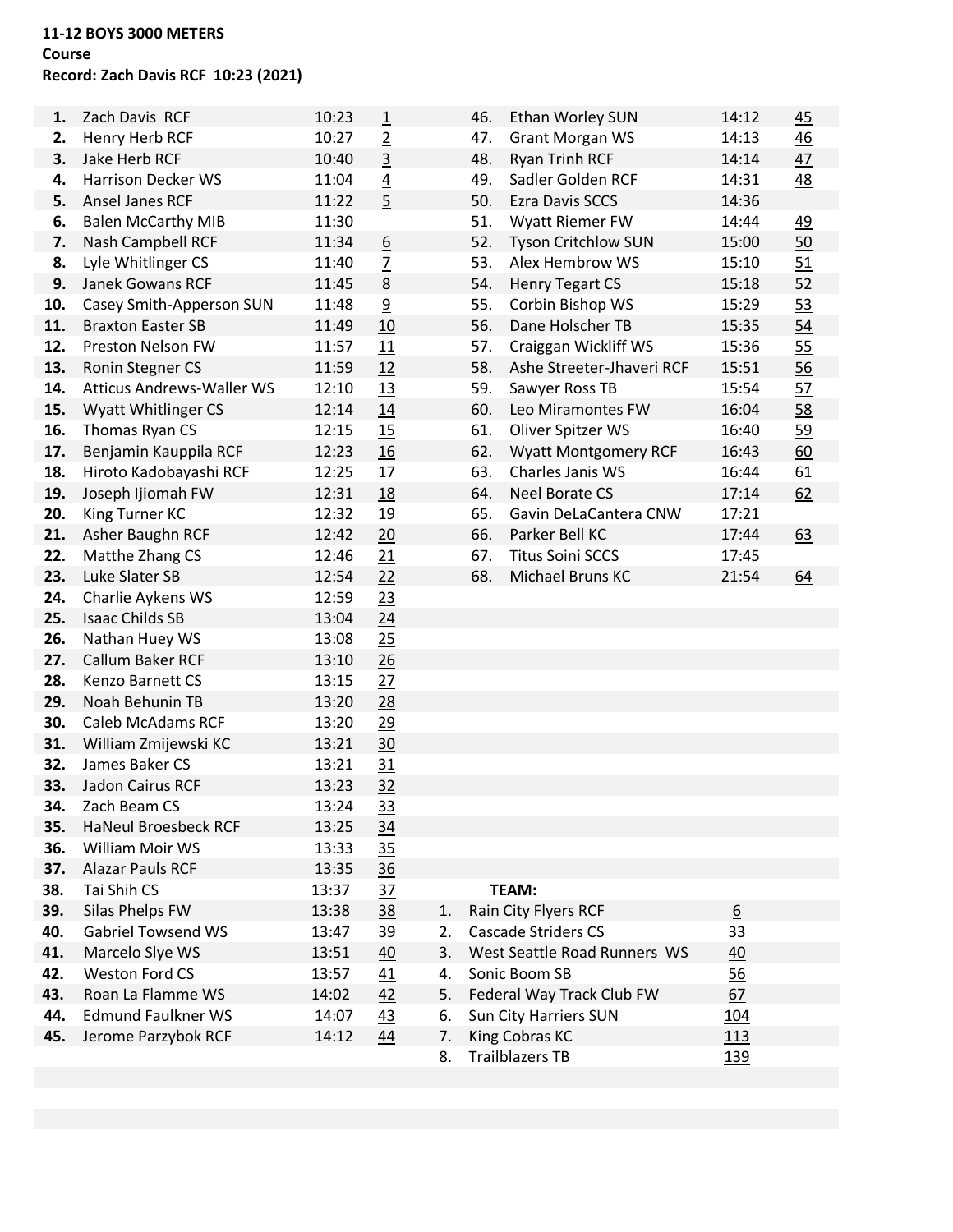#### **13-14 GIRLS 4000 METERS**

#### **Course**

# **Record: Federica Dilley WS 16:02 (2021)**

| 1.         | Federica Dilley WS                    | 16:02          |                                  |    |                              |                |
|------------|---------------------------------------|----------------|----------------------------------|----|------------------------------|----------------|
| 2.         | Hannah Haeseler FW                    | 16:05          | $\overline{1}$                   |    |                              |                |
| 3.         | Vienna Whipple RCF                    | 16:29          | $\overline{2}$<br>$\overline{3}$ |    |                              |                |
| 4.         | Sofie Villamizer CS                   | 16:48          |                                  |    |                              |                |
| 5.         | Myllenia Seeger WS                    | 17:01          | $\overline{4}$<br>$\overline{5}$ |    |                              |                |
| 6.         | Katherine Mickelson SUN               | 17:17          |                                  |    |                              |                |
| 7.         |                                       | 17:23          |                                  |    |                              |                |
| 8.         | Lucy Minnig WS<br>Sarah Lindquist RCF | 17:25          | $\underline{6}$                  |    |                              |                |
| 9.         |                                       |                | $\overline{2}$                   |    |                              |                |
|            | Savanha Elger WS<br>Amelia Ryan CS    | 17:31          | $\underline{8}$                  |    |                              |                |
| 10.<br>11. | Alice Rush FW                         | 18:03<br>18:08 | $\overline{9}$                   |    |                              |                |
|            | Elena Latterell WS                    |                | 10                               |    |                              |                |
| 12.        |                                       | 18:14          | 11                               |    |                              |                |
| 13.        | Kailey Slevin KC                      | 18:22          |                                  |    |                              |                |
| 14.        | Greta Leonard FW                      | 18:27          | 12                               |    |                              |                |
| 15.        | Zooey Carlstedt WS                    | 18:27          | 13                               |    |                              |                |
| 16.        | Elsa Minnig WS                        | 18:48          | <u>14</u>                        |    |                              |                |
| 17.        | Lorelei Geldien TB                    | 19:05          |                                  |    |                              |                |
| 18.        | Avery Goldwire CNW                    | 19:39          | <u>15</u>                        |    |                              |                |
| 19.        | Sophia Frahm RCF                      | 19:45          | 16                               |    |                              |                |
| 20.        | Ellina Maggio CNW                     | 20:03          | 17                               |    |                              |                |
| 21.        | Shani Bibliowicz CS                   | 20:09          | 18                               |    |                              |                |
| 22.        | Bree O'Connor WS                      | 20:11          | 19                               |    |                              |                |
| 23.        | Sonya Carter RCF                      | 20:20          | 20                               |    |                              |                |
| 24.        | Ida Bralower RCF                      | 20:23          | 21                               |    |                              |                |
| 25.        | Dahlia Parekh CS                      | 20:24          | 22                               |    |                              |                |
| 26.        | Netra Anand CS                        | 20:37          | 23                               |    |                              |                |
| 27.        | <b>Audrey Hartman SCCS</b>            | 20:59          | 24                               |    |                              |                |
| 28.        | Aidy Dahlke SB                        | 21:07          | 25                               |    |                              |                |
| 29.        | Maya Goldwire CNW                     | 21:14          | 26                               |    |                              |                |
| 30.        | Therese Librande S                    | 21:27          | 27                               |    |                              |                |
| 31.        | Tasha Huynh SCCS                      | 21:33          | 28                               |    |                              |                |
| 32.        | Chloe Ehrlich WS                      | 21:35          | 29                               |    |                              |                |
| 33.        | Taya DeBock SB                        | 22:49          | $\overline{30}$                  |    |                              |                |
| 34.        | Sage Youngquist RCF                   | 24:05          | 31                               |    |                              |                |
| 35.        | Kyra Johnson                          | 24:43          | 32                               |    |                              |                |
| 36.        | Claire Coglan RCF                     | 25:13          | 33                               |    |                              |                |
| 37.        | Kaelie Tobies KC                      | 25:14          |                                  |    |                              |                |
| 38.        | Sophia Whitaker SB                    | 25:47          | 34                               |    | <b>TEAM:</b>                 |                |
| 39.        | <b>Charlotte Sackett SCCS</b>         | 26:15          | 35                               | 1. | West Seattle Road Runners WS | <u> 12</u>     |
| 40.        | Kennedy Holladay SB                   | 30:10          | 36                               | 2. | Federal Way Track Club FW    | <u>24</u>      |
|            |                                       |                |                                  | 3. | Rain City Flyers RCF         | $\frac{26}{5}$ |
|            |                                       |                |                                  |    |                              |                |

| 1. West Seattle Road Runners WS   | 12 |  |
|-----------------------------------|----|--|
| 2. Federal Way Track Club FW      | 24 |  |
| 3. Rain City Flyers RCF           | 26 |  |
| 4. Cascade Striders CS            | 31 |  |
| 5. Club Northwest CNW             | 59 |  |
| 6. Sonic Boom SB                  | 85 |  |
| 7. Seattle Classic Christian SCCS | 87 |  |
|                                   |    |  |